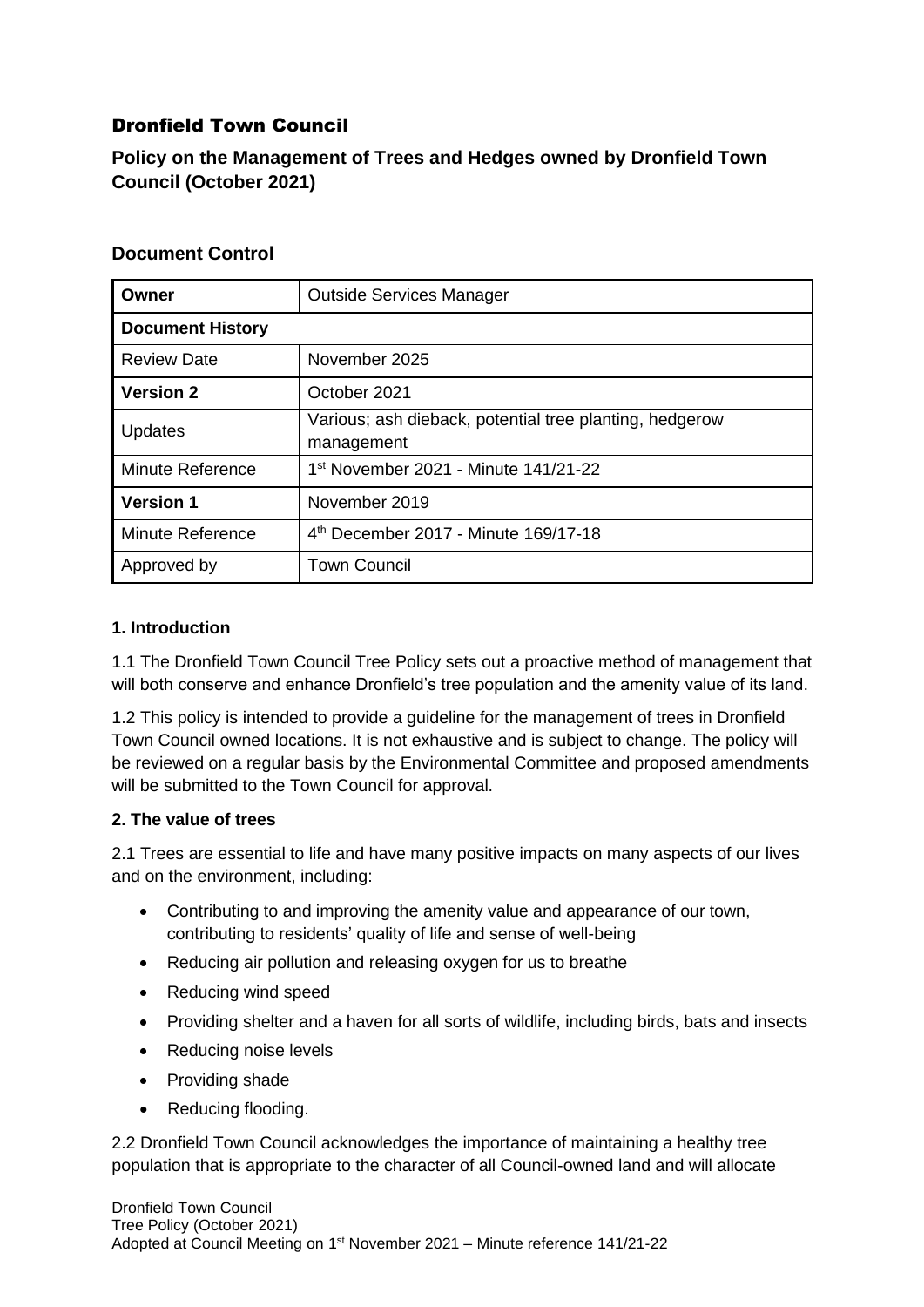sufficient resources to ensure that it is able to manage the trees that it owns. A programme of annual work will be undertaken on the trees to line up with the budget allocated.

#### **3. Policy sections:**

- (i) Risk zones
- (ii) Frequency and method of inspection
- (iii) When tree maintenance will be undertaken
- (iv) Ash dieback
- (v) When tree maintenance will not be undertaken
- (vi) Potential Tree Planting
- (vii) Claims for subsidence and damage
- (viii) Tree Preservation Orders, Conservation Areas and the management of ancient trees
- (ix) Management of Hedges
- (x) Further information/resources

#### **(i) Risk zones**

| <b>ZONE</b> | <b>RISK LEVEL</b> | <b>DESCRIPTION</b>                                                                                                                          | <b>AREAS INCLUDED</b>                                                                                                                                                                                       |
|-------------|-------------------|---------------------------------------------------------------------------------------------------------------------------------------------|-------------------------------------------------------------------------------------------------------------------------------------------------------------------------------------------------------------|
| Zone 1      | High              | High use areas including<br>intensively used footpaths,<br>bridle paths, car parks,<br>sports clubs and areas<br>adjacent to public highway | <b>Cliffe Park</b><br>Sindelfingen Park<br>$\bullet$<br><b>Dronfield Cemetery</b><br>Alma<br>Lea Brook Valley                                                                                               |
| Zone 2      | Medium            | Lesser used<br>footpaths/bridle paths,<br>general recreation/common<br>land areas, allotments                                               | <b>Gomersal Lane Allotments</b><br><b>Coal Aston Allotments</b><br>Jubilee Park<br><b>Birches Fold Park</b><br><b>Stonelow Playing Field</b><br>Coal Aston Playing Fields<br><b>Hilltop Recreation Area</b> |
| Zone 3      | Low               | Areas in which there are no<br>formal public footpaths,<br>densely wooded areas                                                             | <b>Quoit Green</b><br>$\bullet$                                                                                                                                                                             |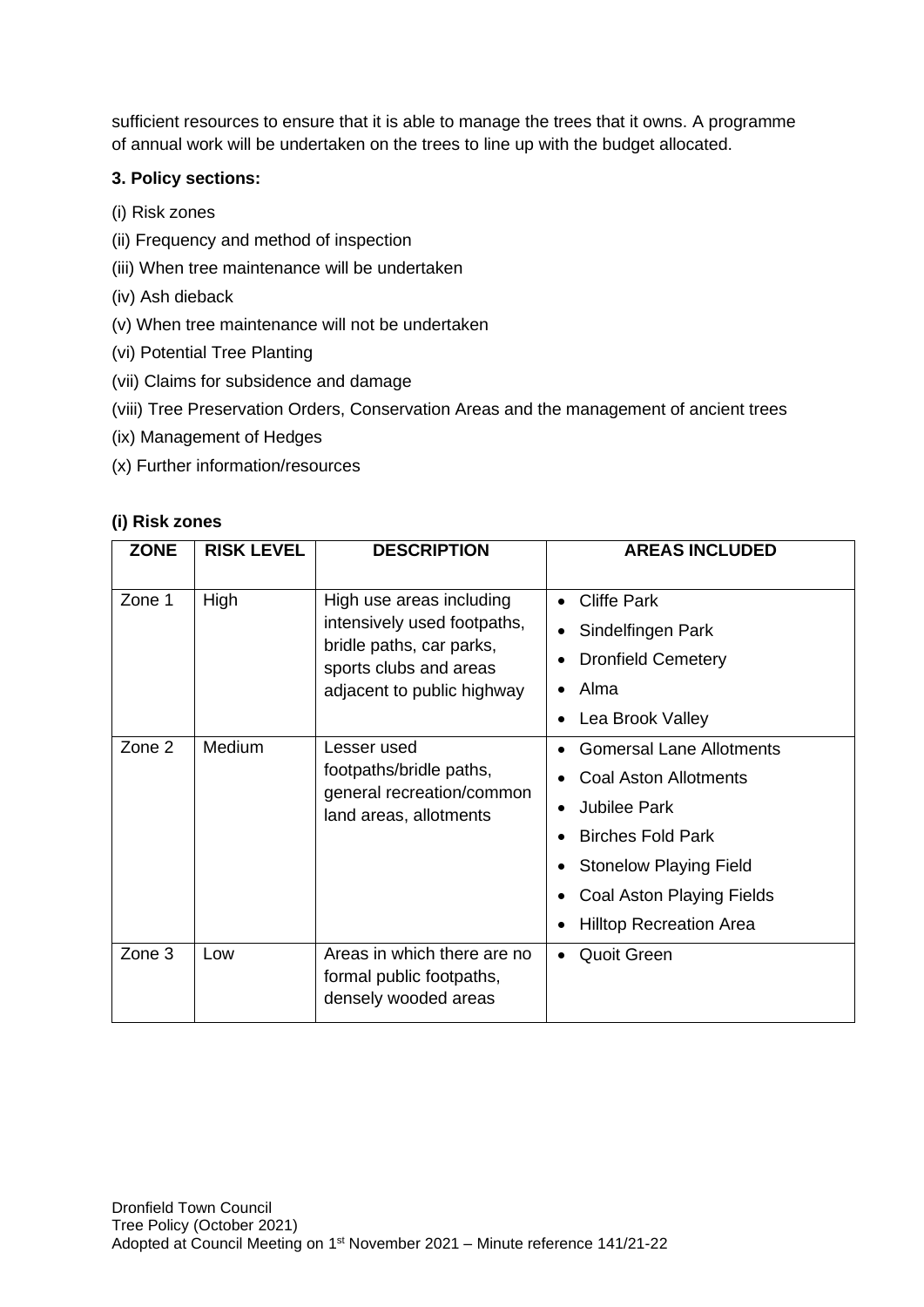### **(ii) Frequency and method of inspection**

| <b>ZONE</b>          | <b>FREQUENCY OF</b><br><b>INSPECTION</b>                                                                     | <b>METHOD</b>                                                  | <b>BY WHOM</b>                                                                             |  |  |  |
|----------------------|--------------------------------------------------------------------------------------------------------------|----------------------------------------------------------------|--------------------------------------------------------------------------------------------|--|--|--|
| Zone 1               | Annually and after winds<br>in excess of 40 mph or<br>heavy snow fall<br>Note: To be pruned<br>every 3 years | Visual inspection<br>Formal health and safety<br>survey        | Town Council Officers* and<br>Arboricultural consultant                                    |  |  |  |
| Zone 2               | As required and after<br>wind speeds in excess of<br>40 mph or heavy snow<br>fall                            | Visual inspection and/or<br>formal health and safety<br>survey | Town Council Officers in the<br>first instance, and/or<br><b>Arboricultural Consultant</b> |  |  |  |
|                      | Note: To be pruned<br>every 5 years                                                                          |                                                                |                                                                                            |  |  |  |
| Zone 3<br><u>. –</u> | No routine inspection procedure/as required<br>$\sim$ $\sim$ $\sim$ $\sim$ $\sim$<br>$\cdots$<br>. .         |                                                                |                                                                                            |  |  |  |

\* Town Council Officers: Outside Services Manager or Outside Services Assistant. Each has attended Lantra Awards Basic Tree Survey and Inspection training, which are refreshed every 5 years.

### **(iii) When tree maintenance will be undertaken**

Tree work will be prioritised and carried out on pre-planned basis and according to hazards and risks identified. After inspections and investigations we will produce a programme of works informed by our available budgets. The emphasis will be on planned, rather than reactive, tree maintenance.

The following categories will be used to categorise our tree works:

• **Emergency: Dangerous trees requiring immediate attention e.g. blown over, struck by lightning, a large branch has snapped off, it is blocking access**

Timescale for works: Same day or next day wherever possible and within one week at latest, with the remains of the tree to be removed from site when possible.

• **Category One: Essential works to mitigate hazard e.g it is dead/dying or small branches are falling off**

Target timescale for works: 1 to 3 months depending on risk and time of year

• **Category Two: Desirable works, e.g. to improve tree health, loosening/removing tree ties as the trees grow.**

Target timescale for works: Within 6 months of identification

• **Category Three: Non**‐**essential works, e.g. thinning out, formative pruning** Target timescale for works: Within 12 months of identification, where possible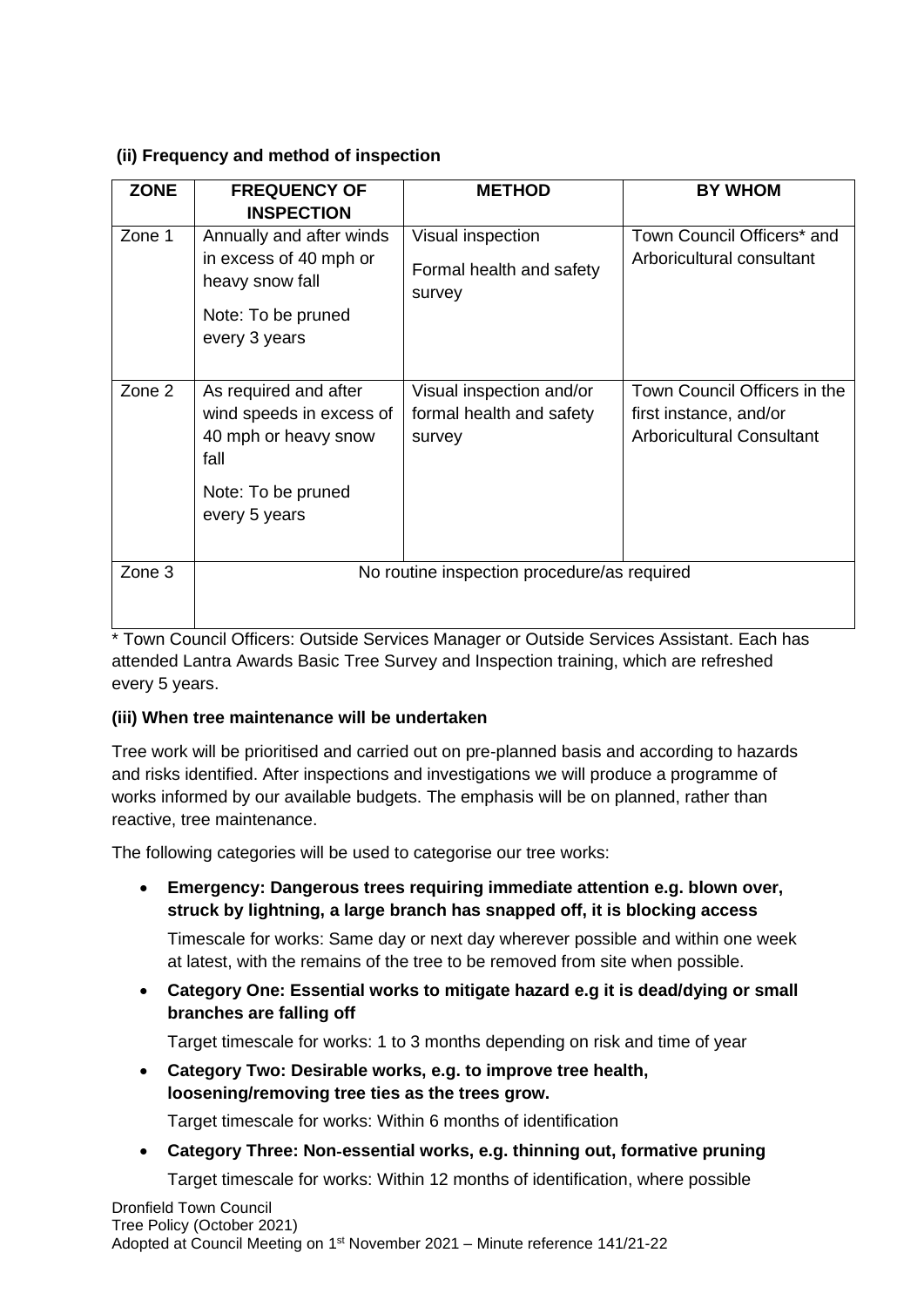Tree maintenance will be conducted by trained Council Officers, or by contractors, subject to the nature of the work.

All tree works will be conducted to comply with British Standard 3998 (1989): Recommendations for Tree Work.

Tree pruning will be carried out when deemed necessary following an inspection.

Pruning will be carried out:

- for Health and Safety reasons e.g. to remove some of the lower branches of a tree located near a road to enable traffic to pass safely
- where it benefits the health of the tree e.g. pollarding will be conducted regularly on species such as crack willow, where it extends the lifespan of the tree and prevents splitting
- where it is in-line with site-specific management plans e.g. to improve light levels.

There may be times when the tree maintenance we conduct does not meet the expectations of members of the public requesting works, for example a tree may be pruned rather than felled. There are circumstances when we will not undertake maintenance.

## **(iv) Ash dieback**

Ash dieback (Hymenoscyphus fraxineus) is a fungus which originated in Asia. Its introduction to Europe about 30 years ago has devastated the European ash (Fraxinus excelsior) because the native ash species did not evolve with the fungus and this means it has no natural defence against it.

The fungus overwinters in leaf litter on the ground, particularly on ash leaf stalks. It produces small white fruiting bodies between July and October which release spores into the surrounding atmosphere. These spores can blow tens of miles away. They land on leaves, stick to and then penetrate into the leaf and beyond. The fungus then grows inside the tree, eventually blocking its water transport systems, causing it to die. The tree can fight back, but year-on-year infections will eventually kill it.

A recognition of the impact of the ash dieback disease on trees will reduce long term costs such as having to use MEWP's (Mobile Elevated Work Platforms) in dismantling trees as they can become too dangerous to climb.

In order to monitor ash dieback it is recommended that the outside services teams keep a record of checks on tree conditions, as they go about their normal working operations. This will allow for monitoring change overtime and add another level to the tree safety management programme.

As well as aiming to retain as many potentially tolerant ash trees as possible, letting nature take its course by allowing diseased ash trees to decline and be dismantled, can also improve the resilience of trees to future diseases and climate change. To do this would require an increase in the genetic diversity of trees in existing places. And when planting new trees, a mix of native tree species from UK nursery's would be used.

### **(v) When tree maintenance will not be undertaken**

A sample list of circumstances where Dronfield Town Council will not prune or fell trees can be seen below - this list is not exhaustive and will be reviewed regularly;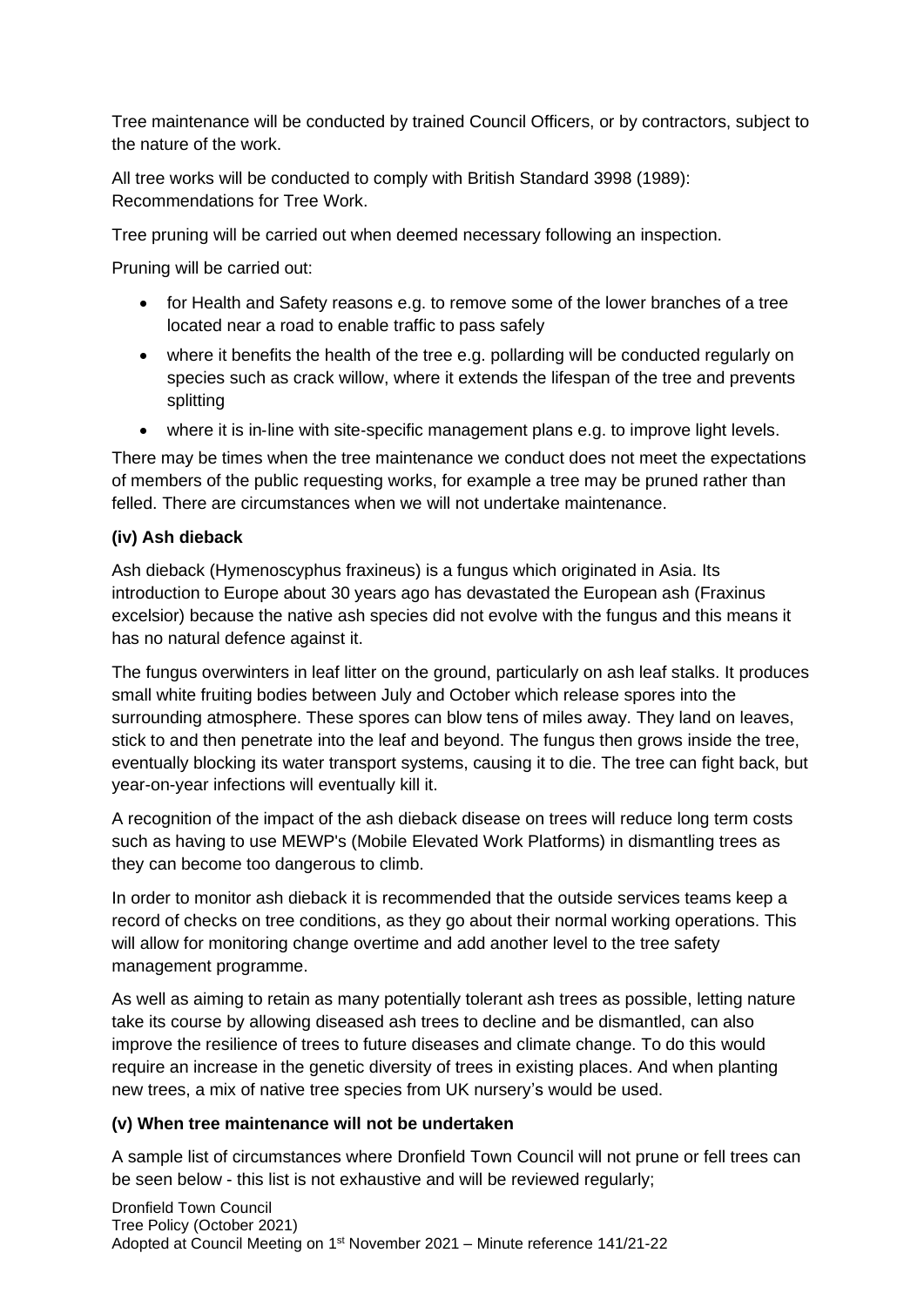- Tree pruning or removal WILL NOT be undertaken in response to **natural occurrences that do not pose a health and safety risk**, such as falling leaves, fruit, flowers, pine cones or the build-up of algae on paths. Highway pavements badly affected by leaves or other tree debris can be reported to Derbyshire County Council Highways for clearance.
- Tree pruning or removal WILL NOT be undertaken where trees have a negative impact on television reception, where canopy is blocking light, or where the tree is blocking views from a residence. Property owners have a common law right to cut back overhanging branches as far as their boundary unless the tree is protected by a Tree Preservation Order or is in a Conservation Area.
- Tree works are generally planned to limit their impact on wildlife such as nesting birds (season runs from March to August although some birds may nest earlier or later than this), unless the work is for health and safety reasons. Contractors will always refer to BS3998.
- Tree work WILL NOT be conducted if a tree contains roosting bats (it is a criminal offence to recklessly or intentionally disturb bats, or to damage or destroy a roost). If work is required for health and safety reasons, the advice of the Bat Conservation Trust or Natural England will be sought.
- Trees will generally not be pruned where they are overhanging an adjacent property unless it poses a health and safety risk.

### **(vi) Potential Tree Planting**

Tree planting can provide a range of benefits for people as well as wildlife, including; reducing noise pollution, improving air quality, and reducing the amount of water running over land in heavy rainfall periods. As we recognize the very severe impact on our lives and future generations, these services will be even more valuable as well as helping capture carbon. These benefits also have economic impacts; increasing the value of homes, reducing demand on health services and encouraging inward investment.

**Potential sites:** As opportunities for funding or similar opportunities arise, having a list of potential sites, a plan of what the Town Council wish to achieve and consulting on them with local stakeholders will enable the Town Council to respond much more quickly to opportunities for funding.

**Cliffe Park:** The soil type for Cliffe Park appears to be freely draining slightly acid loamy soils.

**Individual tree planting in parkland settings:** use the triple staking technique; 3 x fencing stakes in a triangle around a light to medium standard root ball with three loops from the stakes to stem that allows some movement. Ensure the tree does not rub on stakes and damage bark. Screws with appropriately sized washers will help prevent the ties tearing.

An appropriate mulch e.g. properly matured woodchip can reduce weeds and competition for water. As the stakes are reduced as the tree becomes self-supporting after a couple of seasons, the stakes can be cut so stumps can be left to help protect against mower/strimmer damage. Take care over tip hazards though.

**Extending woodland or planting copses:** depending on the situation 20-30% shrubs around standard trees. Spacing is commonly around 3m between stems but shrubs can be closer. Suggest that individuals of the same species are planted in groups of 3's or 5's.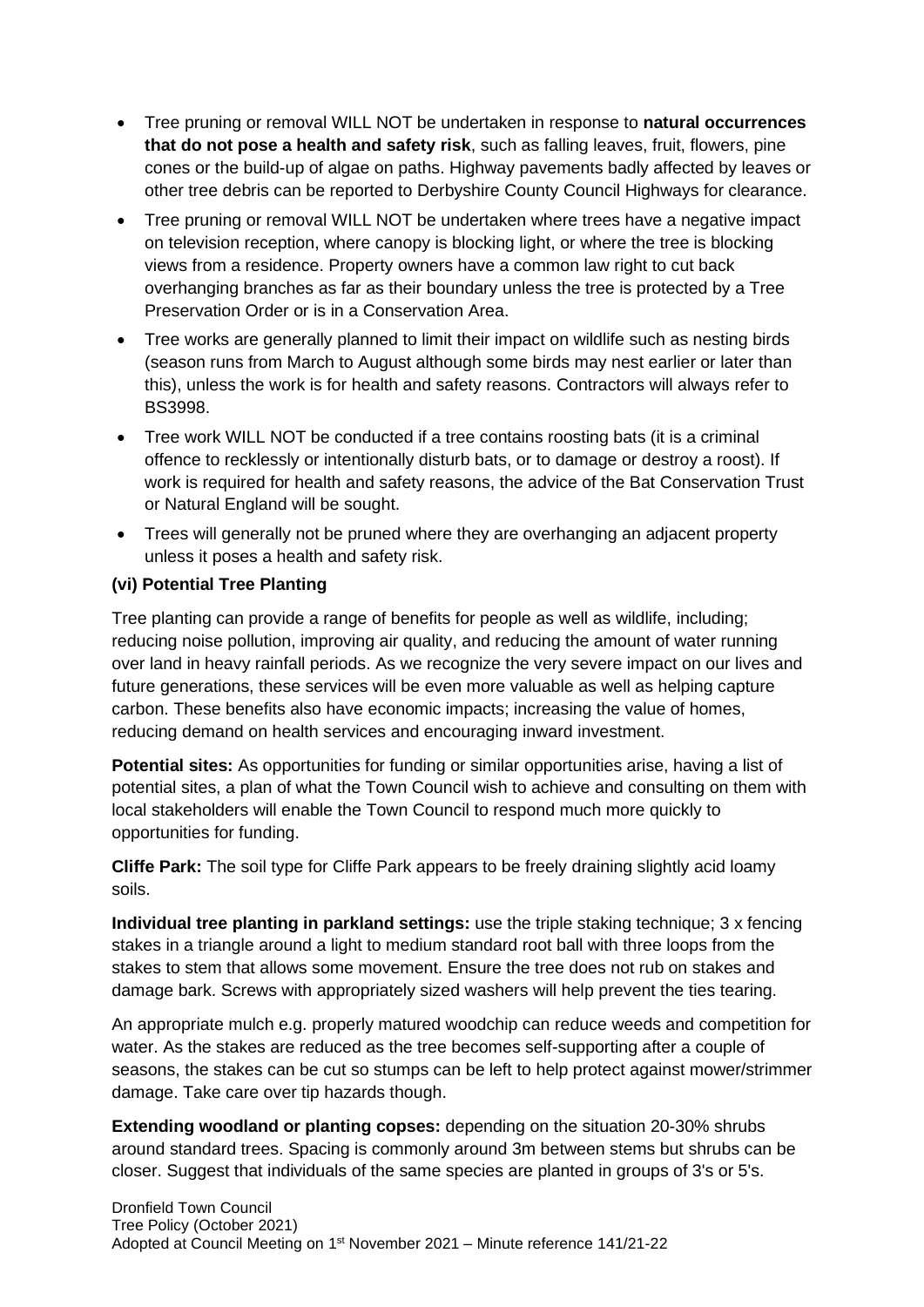Variation in spaces also encourages a more natural feel along with avoiding straight lines and allowing the edge of planting to undulate to create a scalloped edge. Designs, including species mix, percentages, etc need to be prepared on a site by site basis to incorporate situations specific to the site, e.g. ground conditions, access, etc.

There is the opportunity to incorporate self fertilizing fruit trees, such as cherry, plum, damson, etc. in planting. An assessment of nearby houses would need to be taken to avoid temptation for larger fruit such as apples to be thrown over longer distances. Smaller growth forms such as semi dwarfing and moderate growth forms may be advisable to reduce the likelihood of climbing to reach fruit and resulting damage.

**Hedge row in Cliffe Park:** There is the potential to reinstate the gappy and heavily over trimmed hedge row. Prepare with removal of unwanted species such as self set Privet and Elder. Plant gaps at 30cm centres in two rows 30cm apart with whips . Stagger so planting between rows is in zig zag giving 5 stems per metre.

#### **Suggested species:**

Hawthorn (Crataegus monogyna)

Hazel (Corylus avellana)

Spindle (Euonymus europaeus)

Field Maple (Acer campestre) - shade tolerant

Guilder Rose (Viburnum opulus)

Dog wood (Cornus sanguinea).

Plant species in groups of 3 as some species may be better adapted to local conditions and dominate others.

Avoid Dog Rose and Blackthorn, as long thorny stems or suckering may create a management issue.

### **(vii) Claims for subsidence and damage**

When investigating claims of subsidence and damage to properties, paths or piping from tree roots emanating from a tree owned and maintained by the Council, the Council requires the property owner to submit a structural engineers report. This will enable the Council to review the evidence and determine the appropriate course of action. The report must cover:

- Physical damage
- Presence of live roots of a suitable species
- Seasonal movement or variation of the damage during different seasons

All claims regarding subsidence will be referred to the Council's Insurer along with a brief report detailing the age, type, and condition of the tree and any other factors that may be of importance to the claim. If evidence is insufficient any claim will be dismissed.

### **(viii) Tree Preservation Orders, trees in Conservation Areas and ancient trees**

a) Tree Preservation Orders and Conservation Areas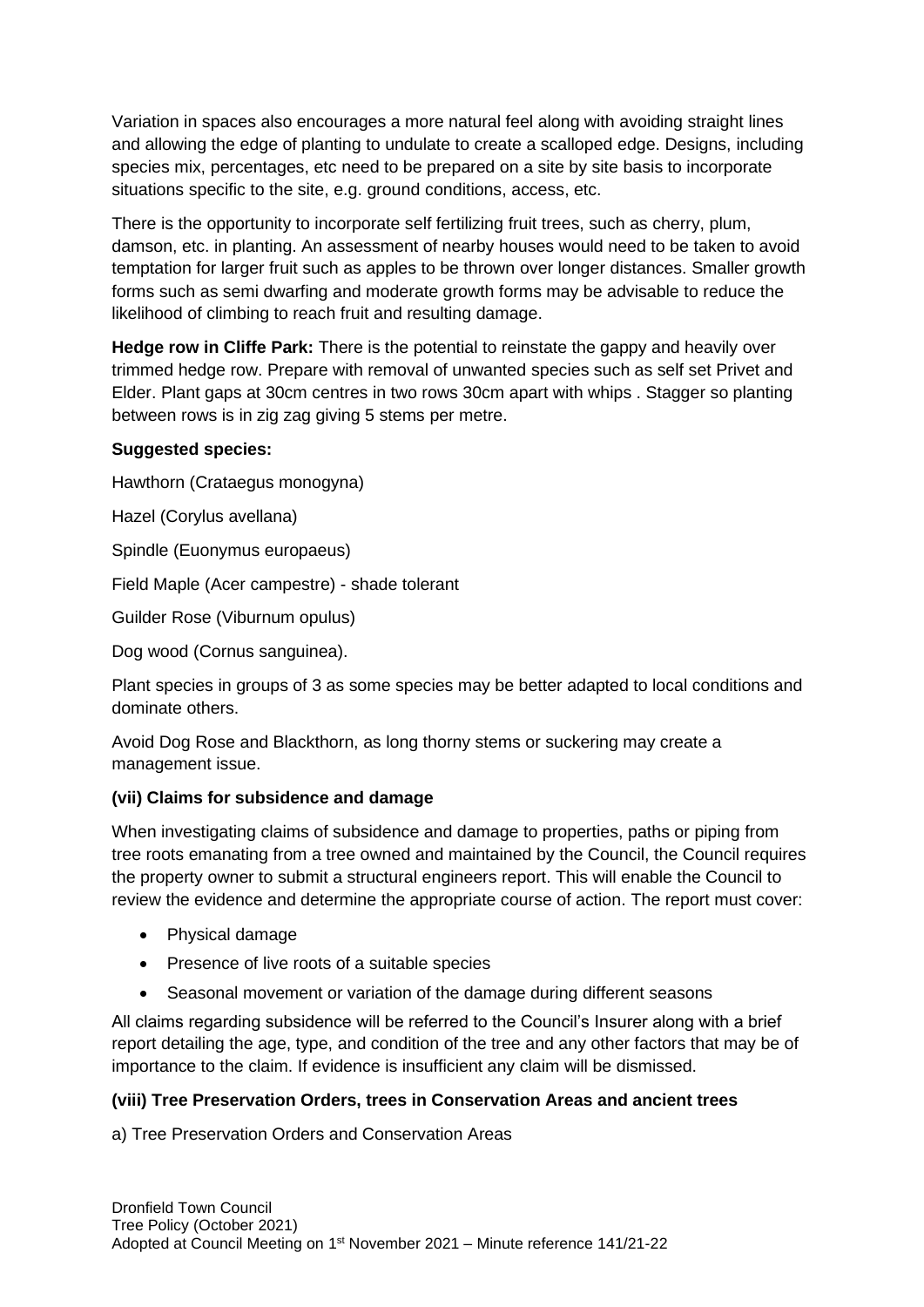Both Derbyshire County Council and North East Derbyshire District Council has duties and responsibilities under the Town and Country Planning Act, Government Regulations and Circulars to protect trees within its administrative area in the interest of amenity. These duties and responsibilities extend to making Tree Preservation Orders and to special provisions for trees within Conservation Areas.

The maximum fine for the wilful destruction of a TPO or Conservation Area tree is £20,000 per tree. Wilful damage carries the maximum fine of £2,000 per tree.

Many trees throughout Dronfield and the district as a whole are protected through individual Tree Preservation Orders (TPOs) or are sited within a conservation area.

Both the Town Council and individual property owners are obliged to seek permission from either Derbyshire County Council or North East Derbyshire District Council before undertaking tree works to any tree covered by a TPO or sited in a conservation area – depending on the exact location of the tree.

The County and District Council has up to eight weeks to determine applications for works to TPO trees. It has six weeks to determine a Conservation Area notification.

This includes the pruning of trees under a preservation order or in a conservation area that are over-hanging a property boundary.

#### b) Ancient Trees

According to the Woodland Trust Ancient Tree Inventory, there are currently no ancient trees or woodland sites registered in Dronfield or on Dronfield Town Council owned land. Should an ancient tree or ancient woodland be identified on Town Council-owned land, the Town Council will manage the tree accordingly, under professional guidance. It is anticipated that some trees on Town Council owned land could be identified and managed to become ancient trees of the future. There is one 'notable' tree in Dronfield currently registered on the Woodland Trust Ancient Tree Inventory.

### **(ix) Management of hedgerows and bushes**

Hedgerows and bushes, like trees, can make an important contribution to the character of an area and may be historically (and occasionally archaeologically) important as indications of land use and previous ownership. They also contribute significantly to biodiversity.

Hedgerows are offered some protection under The Hedgerow Regulations 1997.

Hedge work will be prioritised and carried out on pre-planned basis and according to hazards and risks identified. After inspections and investigations have been conducted by a qualified tree surgeon, we will produce a programme of works informed by our available budgets. The emphasis will be on planned, rather than reactive, hedge maintenance.

The following categories will be used to categorise our hedge works:

### **Emergency**: **Dangerous hedges requiring immediate attention e.g. blown over, storm damage, it is blocking access.**

Timescale for works: Same day or next day wherever possible and within one week at latest

### **Category One: Essential works to mitigate hazards e.g it is dead, dying or spreading**

Target timescale for works: 1 to 3 months depending on risk and time of year